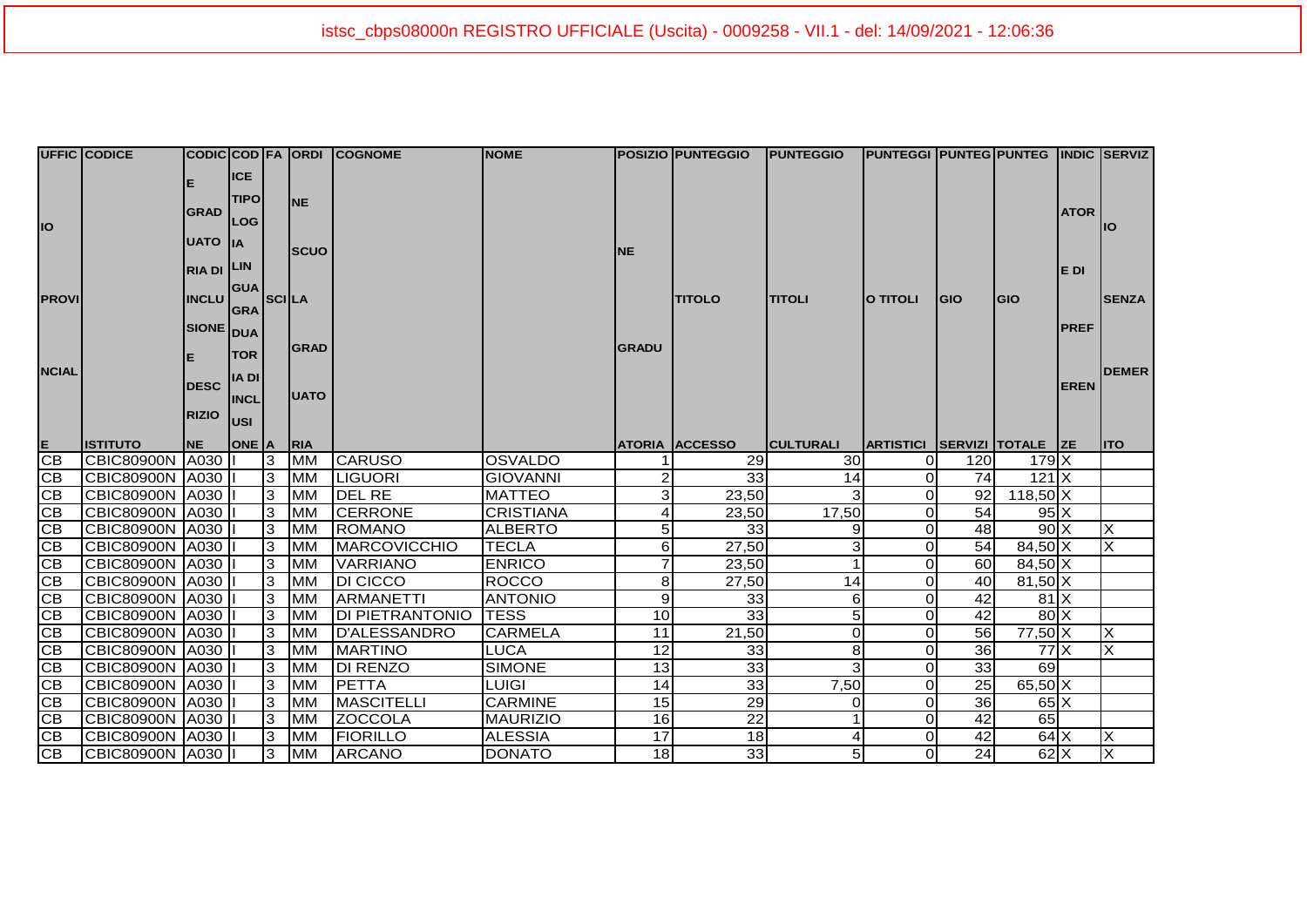| СB              | CBIC80900N   A030      |        | 3  | <b>MM</b>  | FASANO               | LIBERATO            | 19               | 29              | 0               | $\Omega$       | <b>26</b>        | $55\text{X}$                 | $\times$ |
|-----------------|------------------------|--------|----|------------|----------------------|---------------------|------------------|-----------------|-----------------|----------------|------------------|------------------------------|----------|
| $\overline{CB}$ | CBIC80900N   A030      |        | 3  | <b>MM</b>  | <b>IDEL CORPO</b>    | <b>GIANLUIGI</b>    | $20\overline{)}$ | $\overline{29}$ | 6,50            | $\Omega$       | 19               | 54,50                        |          |
| <b>CB</b>       | <b>CBIC80900N A030</b> |        | lЗ | <b>MM</b>  | <b>IPUNTILLO</b>     | <b>KEVIN</b>        | 21               | 12,50           | 14              | $\Omega$       | 27               | $53,50$ X                    |          |
| <b>CB</b>       | CBIC80900N A030        |        | lЗ | <b>MM</b>  | <b>PATAVINO</b>      | <b>MATTEO</b>       | $\overline{22}$  | 26,50           | 3               | $\Omega$       | $\overline{22}$  | $51,50$ X                    | X        |
| <b>CB</b>       | CBIC80900N             | A030   | 3  | <b>MM</b>  | BORGHETTI            | <b>MARCO</b>        | 23               | 33              | $\mathbf 0$     | $\Omega$       | 18 <sup>l</sup>  | $51$ $X$                     |          |
| CB              | CBIC80900N             | A030   | 3  | <b>MM</b>  | <b>SBRIGLIA</b>      | <b>GIOVANNA</b>     | 24               | 23,50           | 8               | $\Omega$       | 18 <sup>l</sup>  | $49,50$ X                    | $\times$ |
| <b>CB</b>       | CBIC80900N   A030      |        | 3  | <b>MM</b>  | <b>STORTO</b>        | <b>SILVANO</b>      | 25               | 15,50           | $\Omega$        | $\Omega$       | 32               | $47,50$ X                    |          |
| <b>CB</b>       | CBIC80900N             | A030   | lЗ | <b>MM</b>  | ICOLATRUGLIO         | <b>OLGA</b>         | 26               | 29              | $\overline{12}$ | $\Omega$       | $6 \mid$         | 47X                          | X        |
| CB              | CBIC80900N             | A030   | 3  | <b>MM</b>  | CONCETTINI           | <b>SIMONA PIA</b>   | 27               | 23,50           | 3               | $\Omega$       | 18               | $44,50\overline{\text{X}}$   |          |
| <b>CB</b>       | <b>CBIC80900N</b>      | A030   | 3  | <b>MM</b>  | <b>DI VICO</b>       | <b>ALESSANDRA</b>   | 28               | 33              | $\overline{11}$ | $\Omega$       | $\Omega$         | 44                           |          |
| <b>CB</b>       | CBIC80900N   A030      |        | 3  | <b>MM</b>  | <b>MONGELLA</b>      | <b>ALESSANDRA</b>   | $\overline{29}$  | $\overline{18}$ | $\overline{2}$  | $\Omega$       | $\overline{24}$  | 44                           |          |
| <b>CB</b>       | <b>CBIC80900N</b>      | A030 I | 3  | MM         | <b>IBUONINCONTRI</b> | <b>STEFANIA</b>     | 30               | 12,50           | 8,50            | 0              | 18               | 39                           | X        |
|                 |                        |        |    |            |                      | <b>ROSARIA</b>      |                  |                 |                 |                |                  |                              |          |
| <b>CB</b>       | CBIC80900N             | A030   | 3  | <b>MM</b>  | <b>IAVASILE</b>      | <b>SONIA</b>        | 31               | 33              | $\mathbf 0$     | $\Omega$       | 61               | 39                           |          |
| CB              | CBIC80900N             | A030   | 3  | <b>MM</b>  | <b>D'ALOIA</b>       | <b>FRANCESCA</b>    | 32               | $\overline{21}$ | $\overline{12}$ | $\Omega$       | 4                | $\overline{37}$              | X        |
| <b>CB</b>       | CBIC80900N   A030      |        | 3  | <b>MM</b>  | <b>CALABRESE</b>     | <b>MARIANGELA</b>   | 33               | 29              | $\Omega$        | $\Omega$       | 81               | $\overline{37}$              |          |
| <b>CB</b>       | CBIC80900N A030        |        | lЗ | <b>MM</b>  | PETTINICCHI          | <b>FLAVIO</b>       | 34               | $\overline{24}$ | 4,50            | $\Omega$       | 8                | $36,50$ X                    | X        |
| $\overline{CB}$ | CBIC80900N A030        |        | 3  | <b>MM</b>  | <b>BARBIERO</b>      | <b>DANIELA</b>      | 35               | 23,50           | $\Omega$        | $\Omega$       | 12               | 35,50                        | X        |
| <b>CB</b>       | CBIC80900N             | A030   | 3  | <b>MM</b>  | <b>VARANESE</b>      | <b>ANTONIO</b>      | 36               | $\overline{22}$ | 0,50            | $\Omega$       | 12               | $34,50$ X                    |          |
| <b>CB</b>       | CBIC80900N A030        |        | lЗ | <b>MM</b>  | <b>TESTA</b>         | <b>GIANVINCENZO</b> | $\overline{37}$  | $\overline{29}$ | 5               | $\Omega$       | $\Omega$         | $34$ $X$                     |          |
| CB              | CBIC80900N   A030      |        | 3  | <b>MM</b>  | <b>ADAMO</b>         | <b>ALESSANDRO</b>   | 38               | 33              | 0               | $\Omega$       | $\Omega$         | 33                           |          |
| CB              | <b>CBIC80900N</b>      | A030   | 3  | <b>MM</b>  | <b>STRAZZULLO</b>    | <b>MATTIA</b>       | 39               | $\overline{33}$ | 0               | $\Omega$       | $\Omega$         | 33                           |          |
| <b>CB</b>       | CBIC80900N             | A030   | 3  | <b>MM</b>  | <b>BARBATO</b>       | <b>PIERLUIGI</b>    | 40               | $\overline{33}$ | 0               | $\Omega$       | $\Omega$         | 33                           |          |
| CB              | CBIC80900N             | A030   | 3  | <b>MM</b>  | <b>COSTA</b>         | SILVIO              | 41               | 23,50           | 3               | $\Omega$       | $6 \mid$         | 32,50                        |          |
| <b>CB</b>       | CBIC80900N             | A030   | 3  | <b>MM</b>  | <b>CUSANO</b>        | <b>MARIO</b>        | 42               | $\overline{29}$ | $\overline{2}$  | $\Omega$       | $\Omega$         | 31                           |          |
| <b>CB</b>       | CBIC80900N A030        |        | 3  | <b>MM</b>  | COLAGIOIA            | <b>ACHENIO</b>      | 43               | 23,50           | $\Omega$        | $\overline{0}$ | $\overline{7}$   | $30,50$ X                    |          |
| CB              | CBIC80900N   A030      |        | 3  | <b>MM</b>  | <b>SERINO</b>        | <b>ELVIRA</b>       | 44               | 21              | 4,50            | $\overline{0}$ | 5 <sub>l</sub>   | 30,50                        |          |
| <b>CB</b>       | CBIC80900N             | A030   | 3  | <b>MM</b>  | <b>CAMPANELLI</b>    | <b>DAMIANO</b>      | 45               | 26,50           | 1,50            | $\Omega$       | $\Omega$         | $28 \overline{X}$            |          |
| <b>CB</b>       | CBIC80900N A030        |        | 3  | <b>MM</b>  | <b>RAUSO</b>         | <b>GIULIA</b>       | 46               | 22,50           | 3               | $\Omega$       | $\Omega$         | $25,50$ X                    |          |
| CВ              | CBIC80900N A030        |        | 3  | <b>MM</b>  | <b>IALONARDI</b>     | <b>DOMENICO</b>     | 47               | 20,50           | 1               | $\Omega$       | $\boldsymbol{A}$ | 25,50                        |          |
| <b>CB</b>       | CBIC80900N   A030      |        | 3  | <b>MM</b>  | <b>IANNONE</b>       | <b>ALESSIA</b>      | 48               | 23,50           | 1,50            | $\Omega$       | $\Omega$         | 25                           |          |
| CB              | ICBIC80900N  A030      |        | 3  | <b>MM</b>  | <b>RICCIARDI</b>     | <b>ADELE</b>        | 49               | 18              | 6,50            | $\Omega$       | $\Omega$         | $24,50\overline{\mathrm{X}}$ | ΙX       |
| CB              | CBIC80900N             | A030   | 3  | <b>MM</b>  | <b>DE AMICIS</b>     | <b>AGNESE</b>       | 50               | 23,50           | 0               | $\Omega$       | $\Omega$         | 23.50                        |          |
| CB              | CBIC80900N   A030      |        | 3  | <b>MM</b>  | <b>PALMIERI</b>      | <b>MIRKO</b>        | 51               | 16,50           | 0               | $\overline{0}$ | $\boldsymbol{A}$ | 20,50                        |          |
| CB              | <b>CBIC80900N</b>      | A030   | 3  | <b>IMM</b> | <b>IPASSARELLI</b>   | <b>ANTONIO</b>      | 52               | 18              | $\Omega$        | $\Omega$       | ΩI               | $18$ $X$                     |          |
|                 |                        |        |    |            |                      | <b>ALESSANDRO</b>   |                  |                 |                 |                |                  |                              |          |